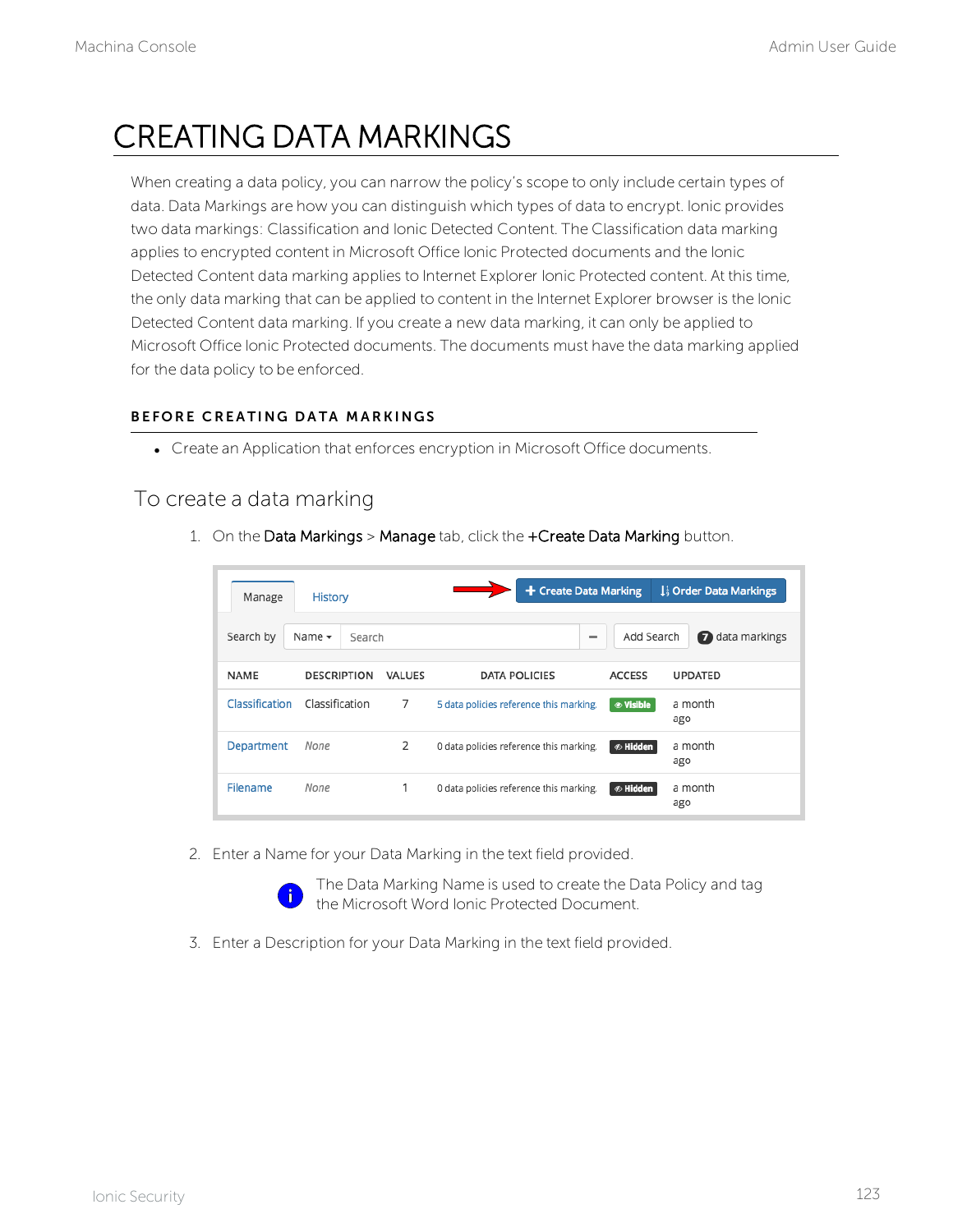| Create Data Marking                                                                                                                         | × |
|---------------------------------------------------------------------------------------------------------------------------------------------|---|
| Name                                                                                                                                        |   |
| <b>Test Marking</b>                                                                                                                         |   |
| Description                                                                                                                                 |   |
| Test                                                                                                                                        |   |
| <b>Default Value</b>                                                                                                                        |   |
|                                                                                                                                             |   |
| <b>Access</b>                                                                                                                               |   |
| $\bullet$ Hidden $\circ$ Visible                                                                                                            |   |
| By selecting "Visible" lonic-enabled applications can make this marking and its values available to their<br>users when protecting content. |   |
| <b>Admin Control</b>                                                                                                                        |   |
| Do not collect values provided by clients.<br>$\blacktriangledown$                                                                          |   |
| When checked, the list of values for this marking can only be defined by administrators.                                                    |   |
| Cancel<br>Create                                                                                                                            |   |

- 4. [Optional] You can designate a value of a public data marking as the preferred default value to be used by an Ionic-enabled client to make the end-user experience easier, while also encouraging a standard classification on all protected data. For example, enter a Default Value of 'High'.
	- Only one value of a public data marking can be set as the default value
	- Setting a default value is not required



When you go back to update the Default Value, a drop-down  $\left| i \right|$  menu will become available to select a value from the list. You can also clear the value by clicking the x.

- 5. Select either Hidden or Visible in the Access field to determine if the Data Marking will be visible or hidden to Ionic-enabled applications.
- 6. Click the Create button.
- 7. To view and access the policies that are referencing individual Data Markings, select a data marking, and click the link either to Relevant or Referenced Policies from the Data Marking Values table.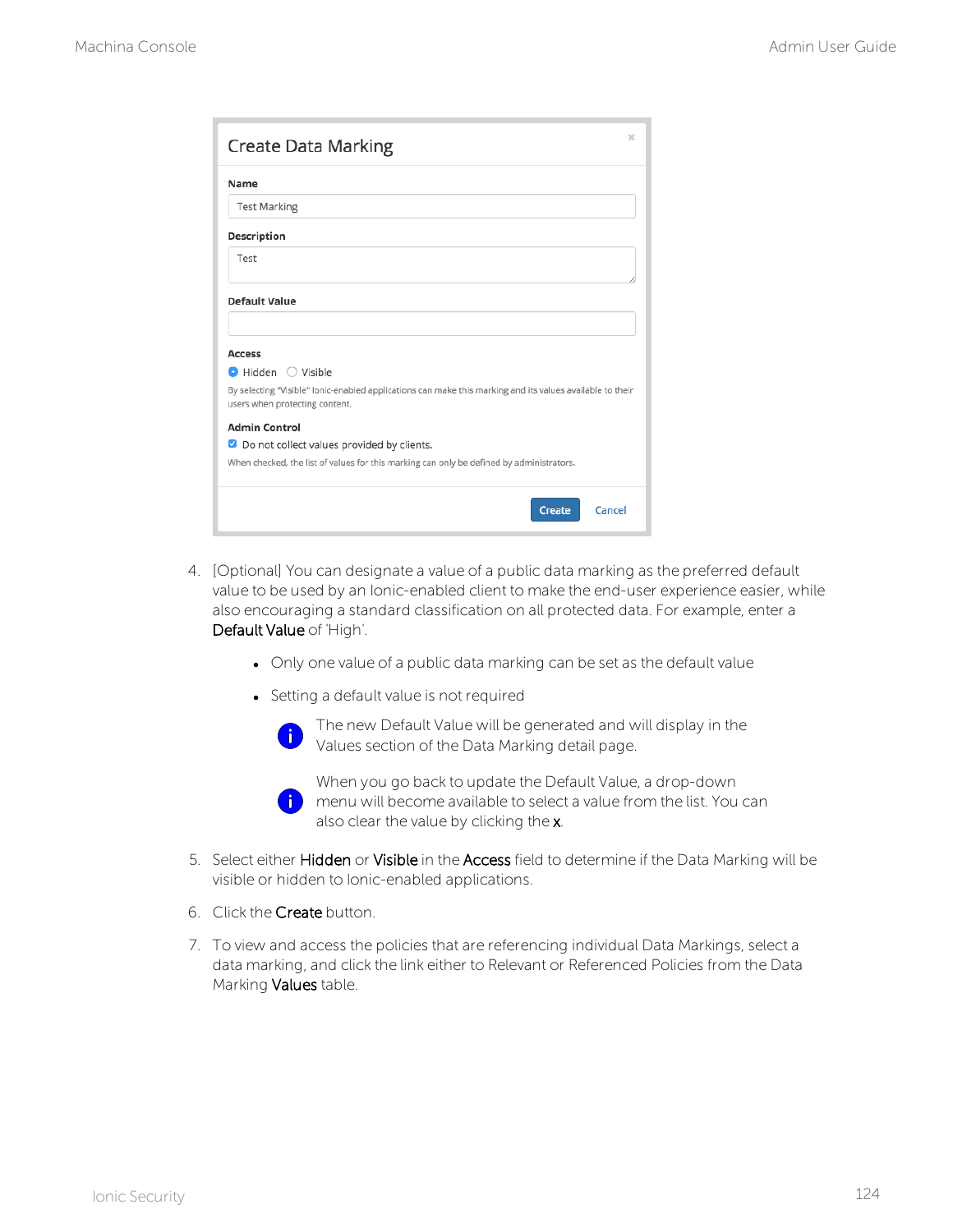| classification                         |                    |                                                                                        |                                       |                                      |  |  |  |  |
|----------------------------------------|--------------------|----------------------------------------------------------------------------------------|---------------------------------------|--------------------------------------|--|--|--|--|
| classification<br>NAME:                |                    |                                                                                        |                                       |                                      |  |  |  |  |
| <b>DESCRIPTION:</b>                    |                    | Classification                                                                         |                                       |                                      |  |  |  |  |
| <b>CREATED:</b>                        |                    | May 29, 2015, 12:48 pm (a year ago)                                                    |                                       |                                      |  |  |  |  |
| <b>UPDATED:</b>                        |                    | Sep 06, 2016, 07:07 am (a day ago)                                                     |                                       |                                      |  |  |  |  |
| <b>COLLECTS CLIENT-DEFINED VALUES:</b> |                    | Yes                                                                                    |                                       |                                      |  |  |  |  |
| Values<br>History                      |                    |                                                                                        |                                       |                                      |  |  |  |  |
| $\alpha$<br>Search                     |                    |                                                                                        |                                       | <b>16</b> Values                     |  |  |  |  |
| <b>NAME</b>                            | <b>DESCRIPTION</b> | <b>DATA POLICIES</b><br>Relevant                                                       | <b>DATA PROTECTED</b><br>Last 30 days | <b>DATA ACCESSED</b><br>Last 30 days |  |  |  |  |
| top secret                             | None               | 2 data policies will be applied.<br>1 data policy references this value.               | $\mathbf 0$                           |                                      |  |  |  |  |
| secret                                 | None               | Referenced<br>2 data policies will be applied.<br>1 data policy references this value. | $\mathbf 0$                           |                                      |  |  |  |  |
| confidential                           | None               | 2 data policies will be applied.<br>1 data policy references this value.               | $\mathbf{0}$                          |                                      |  |  |  |  |
| restricted                             | None               | 2 data policies will be applied.<br>1 data policy references this value.               | $\overline{2}$                        |                                      |  |  |  |  |

8. To view previous versions of data markings, select a data marking, and click the History tab.

| <b>Policy Marking</b>                                |                                               |                   | Update<br><b>m</b> Delete<br>1 <sup>1</sup> Order                          |  |  |  |
|------------------------------------------------------|-----------------------------------------------|-------------------|----------------------------------------------------------------------------|--|--|--|
| NAME:                                                | <b>Policy Marking</b>                         |                   |                                                                            |  |  |  |
| <b>DESCRIPTION:</b>                                  | <b>None</b>                                   |                   |                                                                            |  |  |  |
| <b>DEFAULT VALUE:</b>                                | <b>None</b>                                   |                   |                                                                            |  |  |  |
| <b>DATA POLICIES:</b>                                | 0 data policies<br>reference this<br>marking. |                   |                                                                            |  |  |  |
| <b>CREATED:</b>                                      | Jul 11, 2017 (9<br>days ago)                  |                   |                                                                            |  |  |  |
| <b>UPDATED:</b>                                      | Jul 11, 2017 (9<br>days ago)                  |                   |                                                                            |  |  |  |
| <b>ACCESS:</b>                                       | $\mathcal D$ HIDDEN                           |                   |                                                                            |  |  |  |
| <b>COLLECTS CLIENT-DEFINED VALUES:</b>               | <b>No</b>                                     |                   |                                                                            |  |  |  |
| <b>VERSION:</b>                                      | $2$ of $2$                                    |                   |                                                                            |  |  |  |
| Values<br>History                                    |                                               |                   |                                                                            |  |  |  |
| All<br>Action $\sim$<br>Q                            |                                               |                   | <b>Add Search</b><br><sup>2</sup> records<br>٠<br>$\overline{\phantom{a}}$ |  |  |  |
| <b>ACTION</b><br>TIME Y                              |                                               | <b>CHANGED BY</b> | <b>VERSION</b>                                                             |  |  |  |
| <b><i>S</i></b> UPDATED<br>Jul 11, 2017 (9 days ago) |                                               | John Doe          | $\overline{2}$                                                             |  |  |  |
| + CREATED<br>Jul 11, 2017 (9 days ago)               |                                               | Test User ®       | 1                                                                          |  |  |  |

9. To view the Data Marking history details, hover your mouse over the Data Marking history record and click **Inspect**.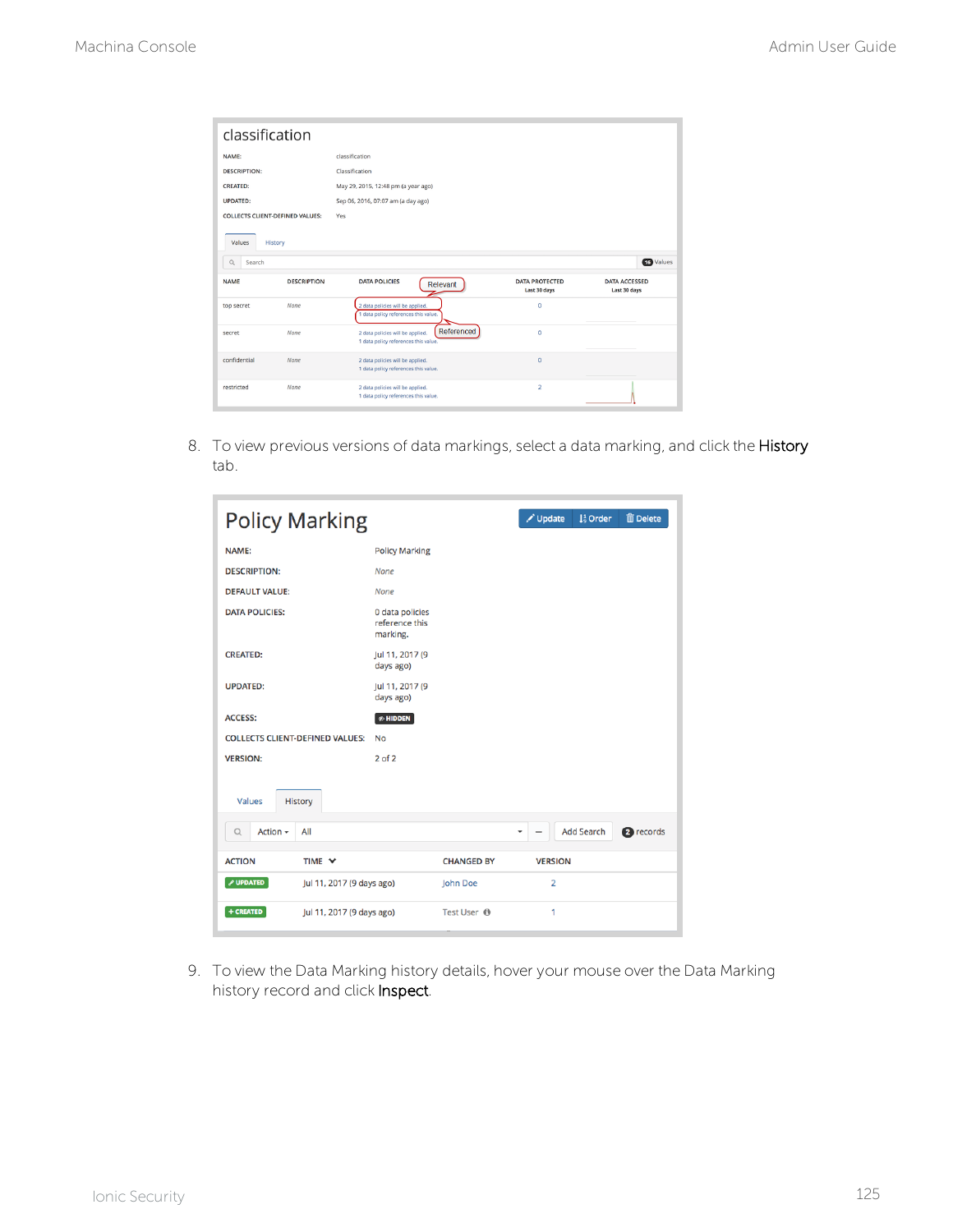## CREATING DATA MARKING VALUES

To use the Classification Data Marking or a newly created Data Marking, you must create values. Data Marking Values are groupings or categories of data. For instance, for the Classification data marking you might add a value of Restricted. Then you can set a data policy allowing only certain people access privileges to that document or any document with that data marking and value. You can also create Values while creating a Data Policy by entering a value in the text field provided. Furthermore, values can be created upon saving a Microsoft Ionic Protected Document in the Save As dialog.

The Ionic Detected Content data marking comes with five values: CCN (credit card number), ipaddress-v4 (internet provider address), ip-address-v6 (IPv6 address), usa-federal-ssn (social security number – USA), and usa-federal-taxid (tax identification number – usa). These values are automatically detected in content entered into an Internet Explorer browser and be encrypted if encryption is being enforced through Application Policy.

#### BEFORE CREATING VALUES

• Create an Application that enforces encryption.

### To create a value

- + Create Data Marking  $\frac{1}{3}$  Order Data Markings History Manage Q Name v Search for data markings by name...  $\overline{\phantom{a}}$ + Add Search  $\ll$  < 1 - 7 of 7 > > DESCRIPTION VALUES DEFAULT VALUE NAME **DATA POLICIES ACCESS UPDATED** Classification Classification 1  $\overline{\mathbf{3}}$ **None** 0 data policies reference this marking.  $\bullet$  HIDDEN 16 days Department xxxxxx 6 User Dashboard 1 data policy references this marking.  $\circ$  VISIBLE a month ago  $\Box$  Test  $1<sup>1</sup>$ None Test 1 16 days 0 data policies reference this marking. **OV** ago  $\Box$  Chrome 1 Eake **Fake 1234** a month  $1<sup>1</sup>$ 0 data policies reference this marking.  $\boxed{\phi$  HID ago
- 1. On the Data Markings > Manage tab, select a data marking.

2. Click the +Create Data Marking Value button.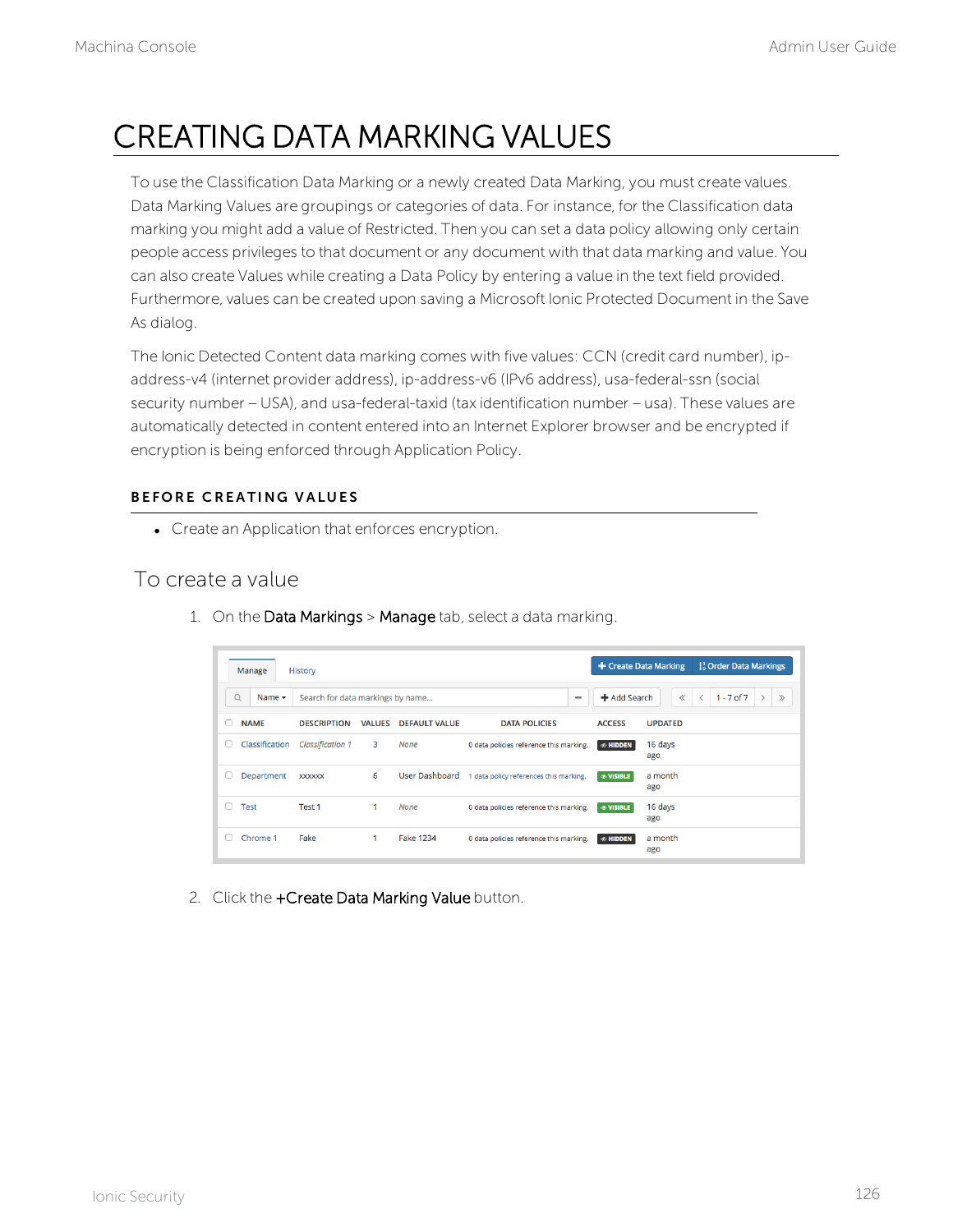| ✔ Update<br>Classification                        |                                            |                                                 |                                                                           |  |  |  |
|---------------------------------------------------|--------------------------------------------|-------------------------------------------------|---------------------------------------------------------------------------|--|--|--|
| <b>NAME:</b>                                      | Classification                             |                                                 |                                                                           |  |  |  |
| <b>DESCRIPTION:</b>                               | Classification                             |                                                 |                                                                           |  |  |  |
| <b>DATA POLICIES:</b>                             | 5 data policies reference<br>this marking. |                                                 |                                                                           |  |  |  |
| <b>CREATED:</b>                                   | Aug 26, 2015, 05:35 pm (a<br>year ago)     |                                                 |                                                                           |  |  |  |
| <b>UPDATED:</b>                                   | Nov 07, 2016, 03:00 pm (2<br>months ago)   |                                                 |                                                                           |  |  |  |
| <b>ACCESS:</b>                                    | <b>&amp; Visible</b>                       |                                                 |                                                                           |  |  |  |
| <b>COLLECTS CLIENT-</b><br><b>DEFINED VALUES:</b> | Yes                                        |                                                 |                                                                           |  |  |  |
| <b>Values</b><br><b>History</b>                   |                                            |                                                 | + Create Data Marking Value<br>1 <sup>1</sup> / <sub>9</sub> Order Values |  |  |  |
| Search by<br>Name $\sim$                          | Search                                     |                                                 | <b>Add Search</b><br>a values<br>-                                        |  |  |  |
| <b>DESCRIPTION</b><br><b>NAME</b>                 | <b>DATA POLICIES</b>                       | <b>DATA</b><br><b>PROTECTED</b><br>Last 30 days | <b>DATA ACCESSED</b><br>Last 30 days                                      |  |  |  |

3. Enter a Name for the Value.

**i** Name is a required category.

4. [Optional] Enter a Description for the Value.

| Create Data Marking Value  |        |        |
|----------------------------|--------|--------|
| Name<br>Data Marking Value |        |        |
| Description                |        |        |
| <b>Order Values</b>        |        |        |
|                            | Create | Cancel |

5. Click the Create button.

You can delete data marking values that are no longer needed.